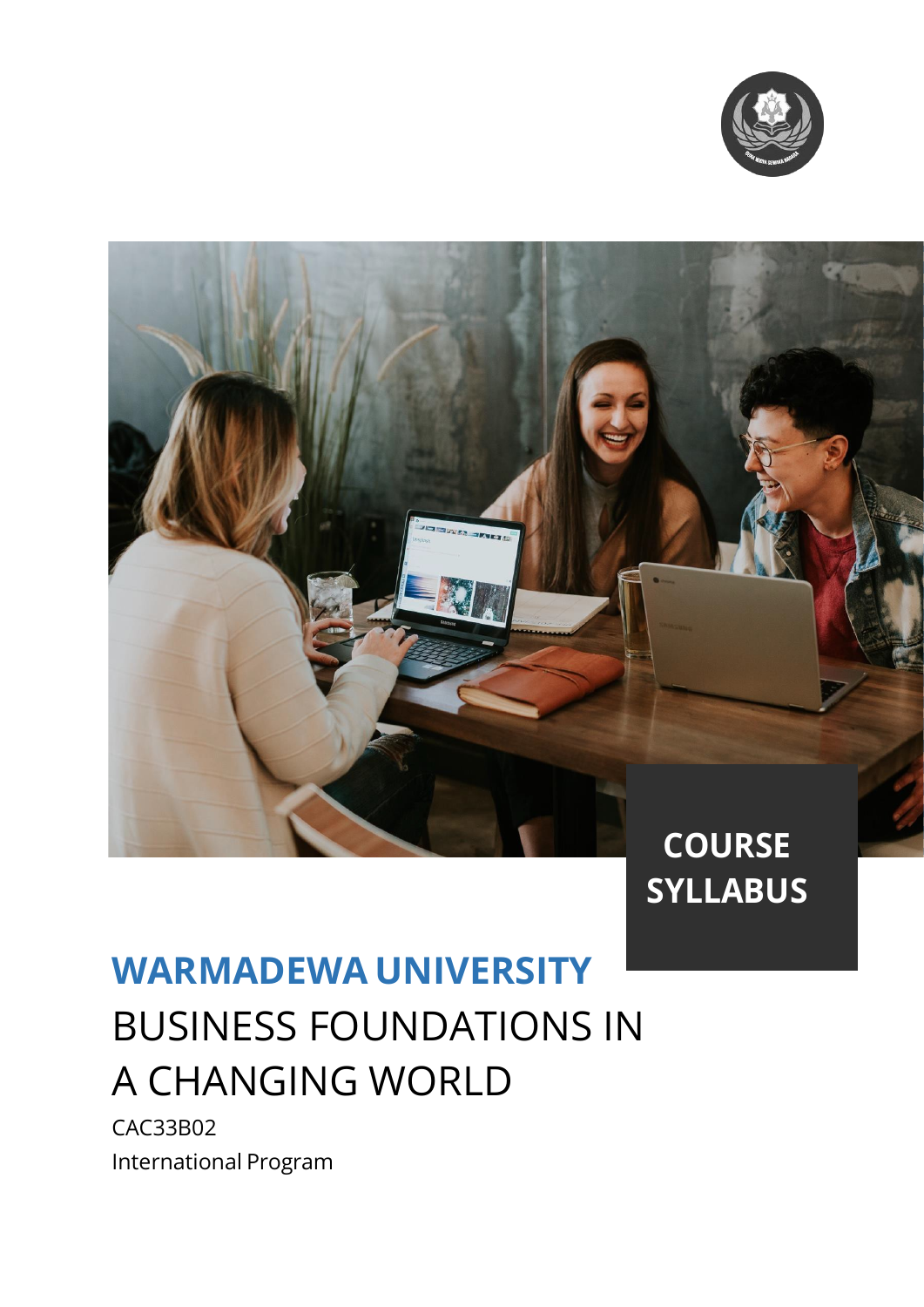

### BUSINESS FOUNDATIONS IN A CHANGING WORLD **5 ECTS**

#### **COURSE DESCRIPTION**

This course gives you the terminology, concepts, and frameworks necessary to understand businesses in a changing world, unpack their constituent parts, and build your toolkit for strategy and decision-making. This course introduces basic concepts and frameworks that can be applied across markets at all levels of business. Core value propositions, pitches and hacks, social media skills, competition, and macro-environmental tools are all discussed during the course through reallife stories and experiences.

#### **OBJECTIVES**

By the end of this course students should know:

- $\blacksquare$  How to break a company down to its main components and activities.
- **No What are the current industry trends.**
- $\blacksquare$  The basics of industry competitive dynamics.
- $\blacksquare$  How different business functions work and integrate.

#### **LECTURING METHOD**

The course will be presented in lecture activities, classroom assignments and discussions, case studies, special topic presentations, and homework. Students will be working primarily based on real-life stories, though additional materials can be assigned from time to time. To understand the topics covered in this course, students must read the supplied online material before class sessions to contribute thoughtfully to the class discussions and exercises.

#### **ASSIGNMENTS**

During the semester, you will do several assignments that are mainly focusing on literature reviews on different topics given by the lecturer. The assignments will be included in the course grade at the end of your semester.

#### **ASSESSMENT METHOD**

- Class attendance 10 %,
- Class participation and assignments 30 %,

- Mid-term exam 30 %,
- 

Final exam 30 %

#### **LECTURERS**

Dr. Ni Luh Putu Indiani, S.E., M.M. Ni Kd Sioaji Yamayanti, S.E., MBA and guest lecturers